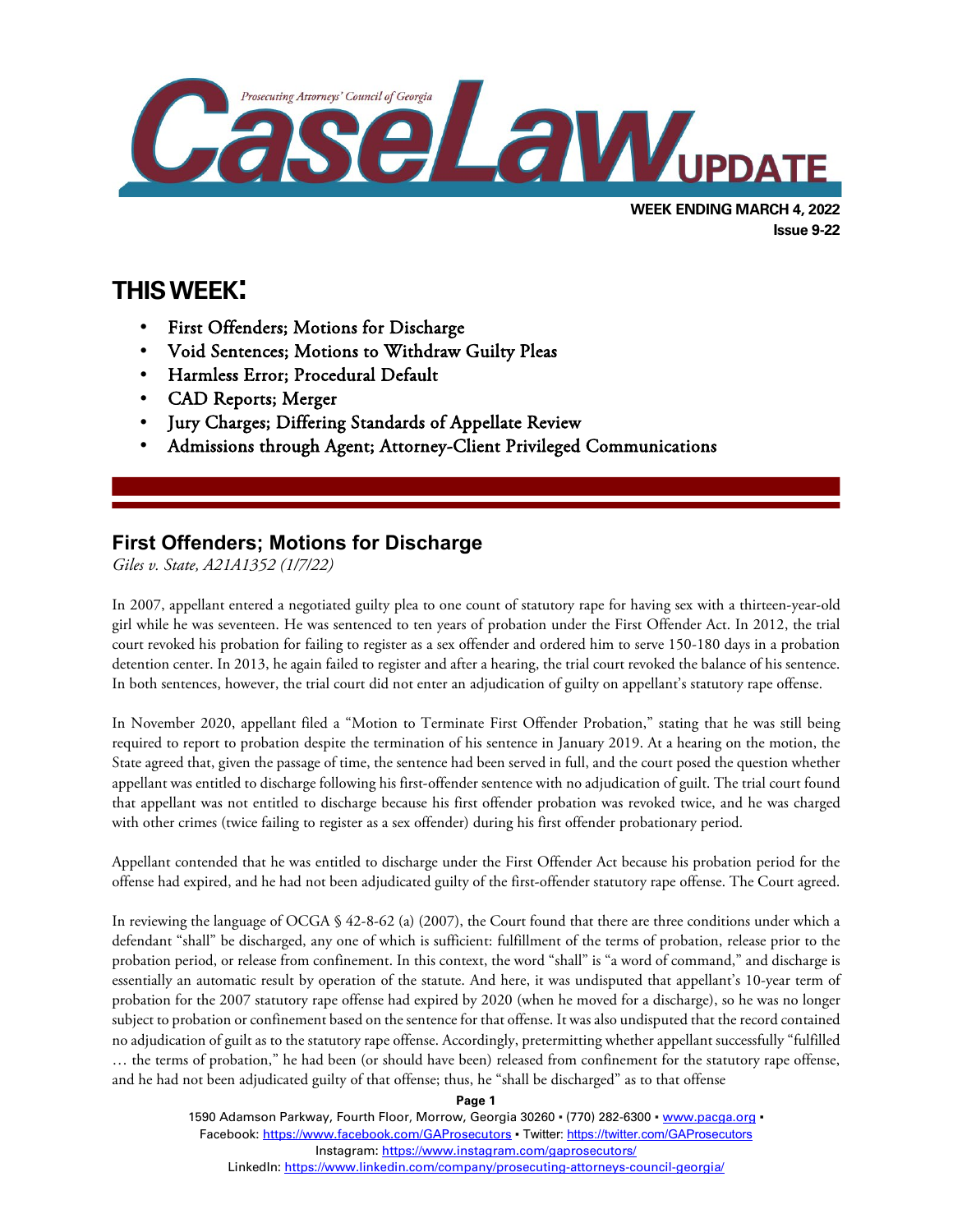

Therefore, the Court concluded, the trial court revoked appellant's probation, as it was authorized to do under OCGA § 42-8-38 based on the probation violation. But the record showed that the trial court did not enter (nor did the State seek) an adjudication of guilt as to the underlying first-offender statutory rape offense. OCGA § 42-8-60 (b) (2007) states that an adjudication of guilt *can* result from a violation, but it does not *automatically* result by operation of law. Absent an order making an adjudication of guilt as to the first-offender statutory rape offense, appellant was never adjudicated guilty of that offense at the time that the probation/confinement period ended for that offense. In effect, his sentence was over, and he had not been adjudicated guilty for the first offender offense. Under this scenario, appellant was subject to discharge automatically under OCGA § 42-8-62 (a) (2007).

### **Void Sentences; Motions to Withdraw Guilty Pleas**

*Baker v. State, A21A1442 (1/12/22)*

In 2015, appellant pled guilty to two counts of armed robbery. He was sentenced on the first count of robbery to 30 years with 15 years to serve and 15 years on probation, and on the second count, 15 years to serve concurrently with the first count. Thereafter, appellant filed a pro se "Motion to Correct Void and Illegal 30 Year Sentence." The trial court agreed that appellant's sentence was not within statutory limits, and on January 13, 2021, the court resentenced appellant on the first count of armed robbery to 20 years to serve 15 years with the remaining 5 years on probation, and on the second count, 15 years to serve concurrently with the first count. At the resentencing hearing, appellant appeared pro se via video from prison.

Within the same term of court, appellant then filed a motion to withdraw his guilty plea. The trial court denied the motion, concluding that the motion to withdraw was untimely because "[t]he plea had been accepted over five and a half years prior."

Appellant contended and the State conceded that the trial court erred in denying the motion to withdraw appellant's guilty plea. The Court stated that it is well settled that a motion to withdraw a guilty plea must be filed within the same term of court as the sentence entered on the guilty plea. Here, appellant's initial sentence was declared void, and he was resentenced on January 13, 2021. Thus, appellant's motion to withdraw his guilty plea was made within the same term of court as the January 13 sentence. The trial court therefore had jurisdiction to consider appellant's motion to withdraw his plea, and it erred in concluding otherwise.

Appellant next argued, and the State again conceded that his new sentence is void because he was deprived of his Sixth Amendment right to counsel at resentencing. The Court stated that the well-established rule is that a defendant has a right to appointed counsel at any critical stage of proceedings brought against him and that sentencing, or resentencing, is such a critical stage at which a defendant is generally entitled to be present at the sentencing hearing and to be represented by counsel. Further, in instances where a defendant's entire sentencing package has been vacated and, at resentencing, the trial court has full discretion to reconstruct the sentence and impose a more lenient punishment, the defendant retains a right to appointed counsel. On the other hand, where the defendant's sentence is mandatory or fixed in such a way that, at resentencing, the trial court is without discretion, the resulting resentencing proceeding is purely ministerial, and it is unnecessary for the defendant to be present at the sentencing hearing or be represented by counsel.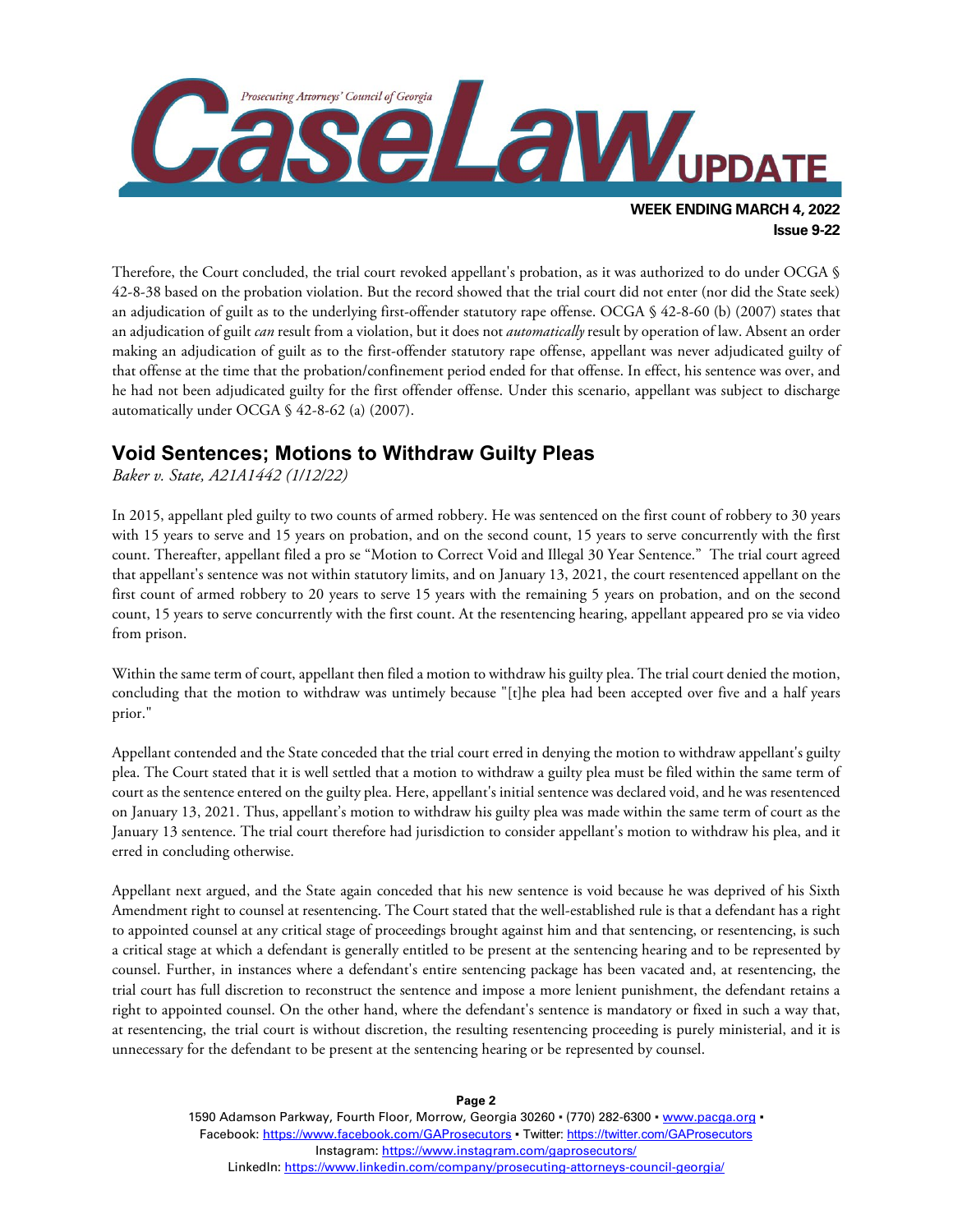

Here, the Court found, the trial court had full discretion to reconstruct the sentence and impose a more lenient punishment. Thus, appellant had the right to counsel. As counsel was not present for his resentencing and there was no apparent waiver of his right to counsel, the Court vacated appellant's sentence and remanded the case for resentencing. However, the Court added, before resentencing, the trial court must address appellant's motion to withdraw his plea.

### **Harmless Error; Procedural Default**

*Betterson v. State, A21A1406 (1/12/22)*

Appellant was convicted of kidnapping with bodily injury, hijacking a motor vehicle, aggravated battery, and three counts of possession of a firearm by a convicted felon during the commission of a crime. The evidence showed that the victim was appellant's girlfriend. Appellant contended that the trial court erred in admitting evidence of ammunition found when the police searched his parents' residence. Inside a closet in the house, officers found a 9-millimeter handgun that the victim identified as the weapon appellant had with him on the date of the incident. They also recovered "a random [7.62 millimeter] round, which is a round … most commonly see[n] in larger [AK-47] rifles, mostly used by police and the military … [o]r gun enthusiasts." The trial court admitted this 7.62-millimeter round into evidence over appellant's objection.

The Court found that although the State offered evidence that the lone 7.62-millimeter round was found at the home of appellant's parents, it made no effort to link that ammunition to appellant or the incident at issue here. On the contrary, the evidence showed that appellant possessed a 9-millimeter handgun during the crimes for which he was indicted and that the "random [7.62-millimeter] round" fit a larger type of rifle. Moreover, appellant did not live in the house where the ammunition was found. However, the Court found, given the lack of evidence connecting appellant to this ammunition, as well as the victim's testimony identifying appellant as her attacker and describing the handgun in his possession, it was highly unlikely that admission of the 7.62- millimeter round influenced the jury's verdict. Accordingly, the Court concluded, the admission was harmless error.

Appellant next contended that the Court should remand the case to the trial court for a hearing on his ineffective assistance of counsel claim. The record showed that new counsel represented appellant during the motion for new trial proceedings, and the new attorney raised an ineffective assistance of counsel claim through an amendment to appellant's motion for new trial. Prior to the new trial hearing, however, the attorney withdrew the amended motion and the ineffective assistance claim. Counsel explained at the new trial hearing that she had investigated appellant's ineffective assistance allegations and determined that the claim was not viable. She noted that appellant disagreed with her decision and wanted to pursue the claim, and the trial court allowed him to describe his allegations, which related to specific evidence that he asserted trial counsel should have presented at trial. The trial court informed appellant that his attorney had withdrawn the ineffective assistance claim and that he could probably raise the issue "down the road." It then denied the motion for new trial without addressing ineffective assistance.

Appellant argued through new appellate counsel that trial counsel and his motion-for-new-trial counsel provided ineffective assistance by (1) not presenting certain evidence at trial, and (2) failing to raise the ineffective assistance claim in his motion for new trial. But, the Court stated, it is axiomatic that a claim of ineffectiveness of trial counsel must be asserted at the

> 1590 Adamson Parkway, Fourth Floor, Morrow, Georgia 30260 · (770) 282-6300 · [www.pacga.org](http://www.pacga.org/) · Facebook:<https://www.facebook.com/GAProsecutors> . Twitter[: https://twitter.com/GAProsecutors](https://twitter.com/GAProsecutors) Instagram[: https://www.instagram.com/gaprosecutors/](https://www.instagram.com/gaprosecutors/) LinkedIn:<https://www.linkedin.com/company/prosecuting-attorneys-council-georgia/>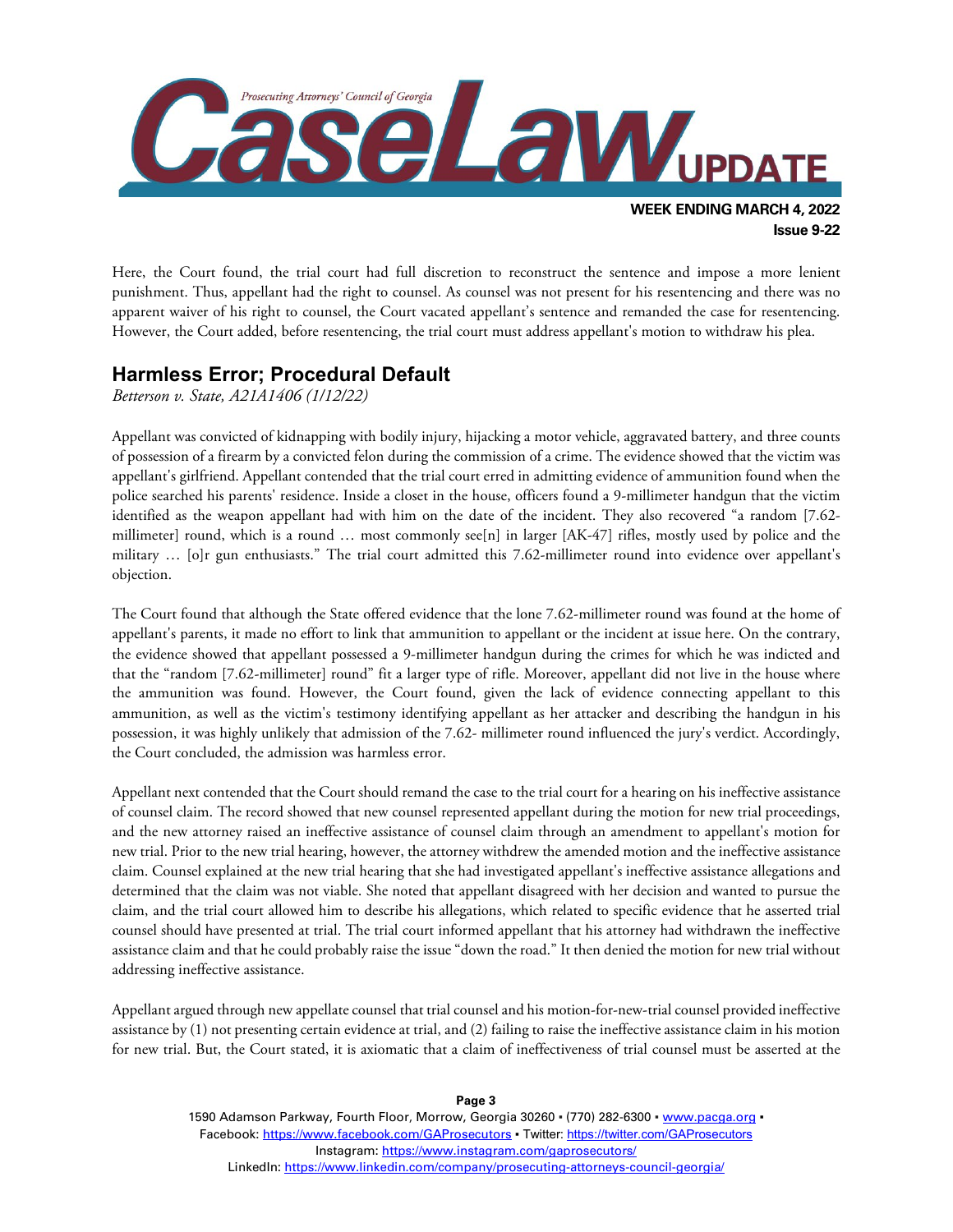

earliest practicable moment. Although appellant had the opportunity to challenge the effectiveness of trial counsel at the new trial stage, he failed to do so. His claim with respect to trial counsel, therefore, was waived.

Moreover, the Court stated, any claim that the attorney who represented appellant at the motion for new trial performed deficiently by not raising an ineffective assistance claim is also procedurally barred. A defendant is not allowed to resuscitate a specific claim of ineffective assistance of trial counsel that was not raised at the motion for new trial stage by recasting the claim on appeal as one of ineffective assistance of motion-for-new-trial counsel for failing to raise the specific claim of trial counsel's ineffectiveness. The Court concluded that if appellant wishes to pursue a claim that his motion-for-new-trial counsel was ineffective in this regard, he must do so through a petition for a writ of habeas corpus.

### **CAD Reports; Merger**

*Kamusoko v. State, A21A1597 (1/14/22)*

Appellant was convicted of hijacking a motor vehicle, armed robbery, attempted armed robbery, and obstruction of an officer. The evidence showed that appellant used a weapon in an attempted robbery of Ellison and shortly thereafter, hijacked the vehicle of Myke. Appellant contended that the trial court erred in admitting three police dispatch reports (known as CAD reports). Specifically, he argued, the CAD reports included "who said what to who[m], and … [what] was said to the 911 operators," and the State failed to establish that the CAD reports were admissible under any exception to the hearsay rule. The Court disagreed.

Here, the Court found, the CAD reports detailed facts provided to dispatch personnel by the witnesses, victims, and officers attempting to apprehend the suspect responsible for several offenses in the same vicinity around the same time. The statements made during the 911 calls or by officers reporting to dispatch personnel — and detailed in the CAD reports — were related to a startling event or condition — the offenses committed by the assailant — and the statements were made moments after, or in close proximity to the time of the offenses — indicating a sufficient assurance that the statements were trustworthy. Thus, the Court concluded, given that the statements in the CAD reports were admissible as excited utterances, appellant failed to show that the trial court erred in admitting the reports over his hearsay objection.

Nevertheless, appellant argued, the CAD reports should not have been admitted into evidence because they were not relevant. The Court noted that the trial court found that the reports were relevant to show the timeline of how long it took to locate the suspect insofar as it rebutted defense counsel's opening statement regarding the amount of time that passed between the robbery and appellant being spotted. And the Court found, although appellant argued that the CAD reports were not admissible to explain the officers' conduct, the reports in this case were relevant in demonstrating the circumstances of the offenses — specifically, the existence, nature, and location of appellant's crime spree, his flight from officers, and his eventual apprehension. Accordingly, the Court held, the trial court did not abuse its discretion in finding the CAD reports relevant and allowing them to be introduced into evidence.

Appellant contended that his conviction for armed robbery against Myke (Count 2) should have been vacated because it was the identical crime to his conviction for hijacking a motor vehicle against Myke (Count 1). Specifically, he argued that "this is not a merger situation - this is the same legal situation as occurs when a criminal defendant is convicted of both

> 1590 Adamson Parkway, Fourth Floor, Morrow, Georgia 30260 · (770) 282-6300 · [www.pacga.org](http://www.pacga.org/) · Facebook:<https://www.facebook.com/GAProsecutors> . Twitter[: https://twitter.com/GAProsecutors](https://twitter.com/GAProsecutors) Instagram[: https://www.instagram.com/gaprosecutors/](https://www.instagram.com/gaprosecutors/) LinkedIn:<https://www.linkedin.com/company/prosecuting-attorneys-council-georgia/>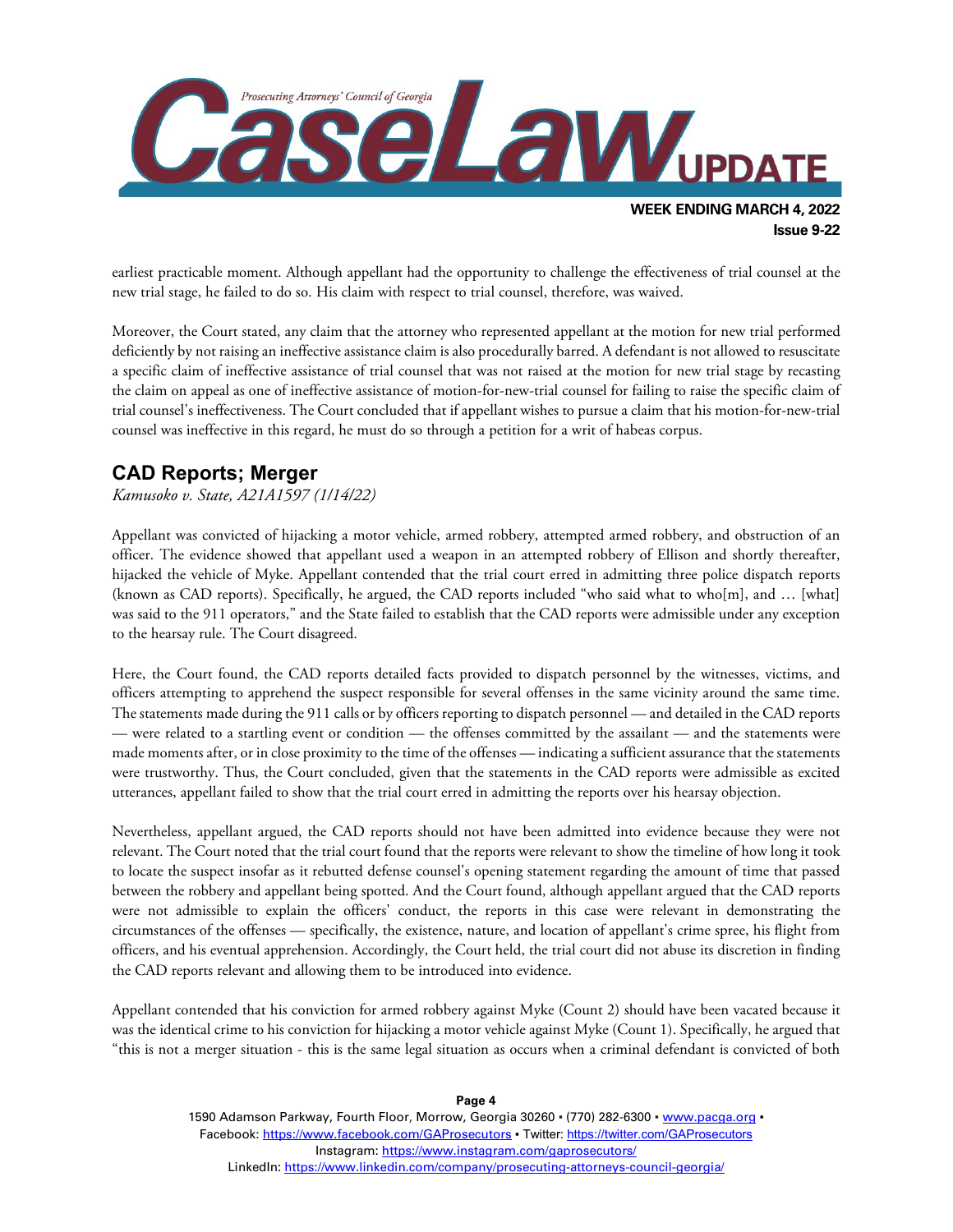

malice murder and felony murder: since a person cannot be punished twice for the same crime, the felony murder conviction is vacated as a matter of law."

The record showed that Count 1 of appellant's indictment charged him with the offense of hijacking a motor vehicle in violation of OCGA § 16-5-44.1 in that he "did unlawfully obtain a Kia Sorento, a motor vehicle, from the person and presence of Antonio Myke by intimidation while in possession of a handgun, a firearm[.]" Count 2 charged him with armed robbery in violation of OCGA § 16-8-41 in that he, "with the intent to commit a theft, did unlawfully take a Kia Sorento, a motor vehicle, property of Antonio Myke, from the person and immediate presence of Antonio Myke, by the use of a handgun, an offensive weapon[.]" Appellant argued that these two counts, while nominally specifying separate offenses, alleged the exact same crime — the same taking of the same vehicle by use of the same firearm — and he should not have been convicted of both offenses because the armed robbery charge merely prohibits a designated kind of conduct generally, while the hijacking charge prohibits a specific instance of such conduct.

The Court noted that it is true that under OCGA  $\S$  16-1-7 (a) (2), an accused may not be convicted of more than one crime if "[t]he crimes differ only in that one is defined to prohibit a designated kind of conduct generally and the other to prohibit a specific instance of such conduct." However, the Court found, in *Mathis v. State*, 273 Ga. 508, 509-510 (1) (2001), the Supreme Court of Georgia specifically concluded that the prior version of OCGA § 16-5-44.1 (d) (1994) which expressly provided that "[t]he offense of hijacking a motor vehicle shall be considered a separate offense and shall not merge with any other offense" — mandated that a defendant could be sentenced both for armed robbery and for hijacking a motor vehicle based on the same conduct. According to the Court in *Mathis*, the proscription of merging hijacking a motor vehicle with other criminal statutes does not violate constitutional or statutory double jeopardy provisions. *Id*. at 509 (1). Therefore, the Court held, the trial court did not err in refusing to vacate appellant's conviction for armed robbery and sentencing him for both armed robbery and hijacking a motor vehicle.

### **Jury Charges; Differing Standards of Appellate Review**

*Miles v. State, A21A1378 (1/18/22)*

Appellant was convicted of cruelty to children in the first degree and battery (family violence) for striking his girlfriend and two-year-old daughter during a domestic dispute. He contended that the trial court committed plain error by failing to charge the jury on the lesser-included offenses of cruelty to children in the second degree and reckless conduct as lesserincluded offenses of cruelty to children in the first degree. The Court disagreed.

The Court first noted that appellant did not request charges on these two lesser included offenses in his written requests and did not object to the trial court's failure to give the charges. Thus, the Court stated, while appellant contended that a plain error applies to the analysis of whether a *trial court errs in failing to sua sponte give a charge on a lesser included offense*, the law is less clear. Indeed, there appeared to be three parallel lines of authority that have been established in this area. First, there is *State v. Stonaker*, 236 Ga. 1, 2 (2) (1976), which holds that a trial judge never errs in failing to instruct the jury on a lesser included offense where there is no written request to so charge. Second, there is another line of cases developed before the enactment of OCGA § 17-8-58 in 2007 — our appellate courts apply a standard originating with Code Ann. § 70-207, the predecessor statute to OCGA § 5-5-24 (c) ("[n]otwithstanding any other provision of this Code section, the appellate courts shall consider and review erroneous charges where there has been a substantial error in the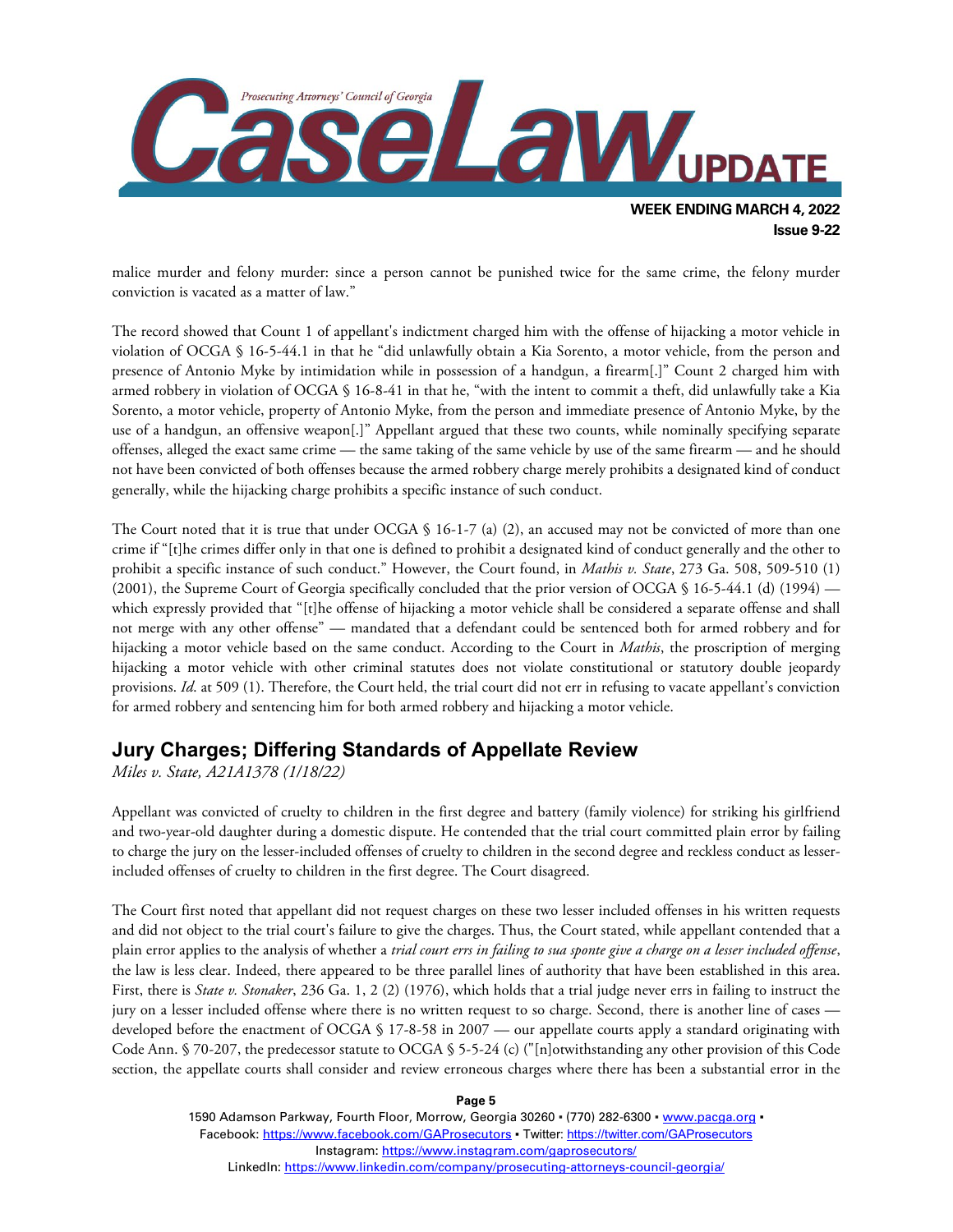

charge which was harmful as a matter of law, regardless of whether objection was made hereunder or not"). And in the third line of cases — and following the enactment of OCGA § 17-8-58 — numerous cases have analyzed the issue under the plain error standard of review. Thus, the Court stated, Georgia has cases after the enactment of OCGA § 17-8-58 and following *State v. Kelly*, 290 Ga. 29 (2011) analyzing the issue in each of the three ways.

But, the Court determined, pretermitting the confusion created by these parallel lines of cases, the rules governing judicial precedent mandate that it analyze the issue under the plain error standard of review of *Kelly* rather than the simplified no error approach of *Stonaker*. Nevertheless, the Court stated, this does not mean that it cannot look to *Stonaker* to determine whether there was a clear or obvious error that substantially affected the outcome of the proceedings.

And, the Court concluded, since a trial court never errs in failing to instruct the jury on a lesser-included offense where there is no written request to so charge, there was no reversible error. Also, where there was no reversible error, it follows that there could be no plain error either (since plain error does not exist in the absence of reversible error). Further, the Court held, to the extent an analysis under OCGA § 5-5-24 (c) is also required, the jury was provided proper guidelines for determining guilt or innocence and that no harm occurred as a matter of law as a result of the trial court's failure to charge on the lesser-included offenses of cruelty to children in the second degree and reckless conduct.

#### **Admissions through Agent; Attorney-Client Privileged Communications**

*Parrish v. State, A21A1315 (1/18/22)*

Appellant was convicted of voluntary manslaughter (as a lesser-included offense for one count of murder) aggravated assault, possession of a firearm during the commission of a felony, possession of a firearm by a convicted felon, and other offenses. The evidence showed that appellant left the scene after the crimes occurred but less than a week later, turned himself into the police. Around the same time that appellant turned himself in to police, his trial counsel provided law enforcement with a statement recounting appellant's version of the shooting, which he claimed was in self-defense. At trial, the prosecutor used this statement to impeach appellant's testimony.

Appellant contended that the trial court erred in admitting the prepared statement for impeachment purposes. Specifically, he argued that the statement was not his but rather, was drafted by his trial counsel without his input and thus, was essentially inadmissible hearsay. The Court disagreed.

The Court noted that OCGA § 24-8-801 (d) (2) (C) and (D), provides as follows: "Admissions shall not be excluded by the hearsay rule. An admission is a statement offered against a party which is … [a] statement by a person authorized by the party to make a statement concerning the subject [or] [a] statement by the party's agent or employee, but not including any agent of the state in a criminal proceeding, concerning a matter within the scope of the agency or employment, made during the existence of the relationship[.]" The Court found that federal case law has held that the federal counterpart to this statute (Federal Rule of Evidence 801 (d) (2) (D)) allows statements by an attorney to be admissible against a defendant in criminal cases in certain situations. Additionally, OCGA § 24-6-621 provides that "[a] witness may be impeached by disproving the facts testified to by the witness." And a trial court may admit evidence relevant to the issue of impeachment even if "the evidence would not qualify for admission on other grounds." Furthermore, the State has a right to a thorough and sifting cross-examination of appellant's direct testimony.

#### **Page 6**

1590 Adamson Parkway, Fourth Floor, Morrow, Georgia 30260 · (770) 282-6300 · [www.pacga.org](http://www.pacga.org/) · Facebook:<https://www.facebook.com/GAProsecutors> . Twitter[: https://twitter.com/GAProsecutors](https://twitter.com/GAProsecutors) Instagram[: https://www.instagram.com/gaprosecutors/](https://www.instagram.com/gaprosecutors/) LinkedIn:<https://www.linkedin.com/company/prosecuting-attorneys-council-georgia/>